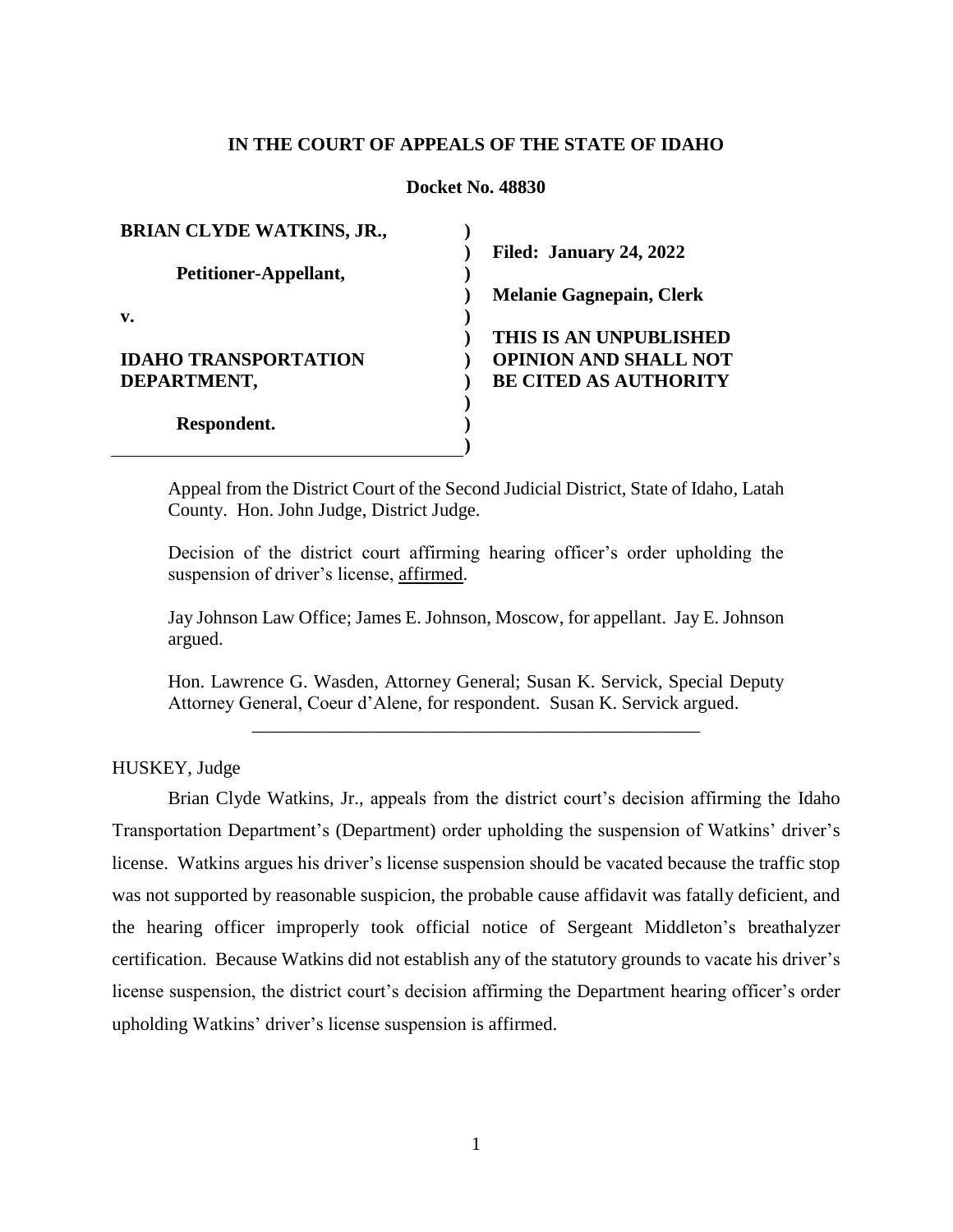#### **I.**

#### **FACTUAL AND PROCEDURAL BACKGROUND**

While on patrol around 9 p.m., Sergeant Middleton observed a truck traveling on a highway with its cargo light illuminated. The cargo light was mounted to the rear of the cab and was emitting a white light towards the back of the truck. Sergeant Middleton believed this to be a violation of Idaho Code § 49-910(3), which requires all lighting devices and reflectors mounted on the rear of a vehicle to emit a red light. Sergeant Middleton conducted a traffic stop of the truck and identified Watkins as the driver. Watkins exhibited multiple signs of impairment, and Sergeant Middleton suspected that Watkins was driving under the influence of alcohol (DUI). Sergeant Middleton asked Watkins to perform field sobriety tests, which Watkins failed. Watkins submitted to evidentiary breath testing, which indicated he had a breath alcohol concentration (BAC) of .092/.089. Sergeant Middleton cited Watkins for DUI.

As a result of the citation, Watkins was issued a notice of suspension of his driver's license. Watkins requested a Department hearing to challenge his administrative license suspension on two alternate bases: first, Sergeant Middleton did not have legal cause to stop Watkins for an illuminated white light on the back of his cab; and second, Sergeant Middleton's probable cause affidavit was deficient. Following a hearing, the hearing officer disagreed with both challenges and entered a final order affirming the suspension of Watkins' driver's license. Watkins filed a motion for reconsideration, reasserting his original arguments and also raising a new argument challenging the hearing officer's finding that Sergeant Middleton was certified to conduct the breathalyzer test. The hearing officer denied Watkins' motion for reconsideration. Watkins petitioned for judicial review. After a hearing, the district court affirmed the hearing officer's decision. Watkins timely appeals.

#### **II.**

#### **STANDARD OF REVIEW**

The administrative license suspension statute, I.C. § 18-8002A, requires the Department to suspend the driver's license of a driver who has failed a BAC test administered by a law enforcement officer. The period of suspension is ninety days for a driver's first failure of an evidentiary test and one year for any subsequent test failure within five years. I.C. § 18- 8002A(4)(a). A person who has been notified of an administrative license suspension (ALS) may request a hearing before a hearing officer, designated by the Department, to contest the suspension.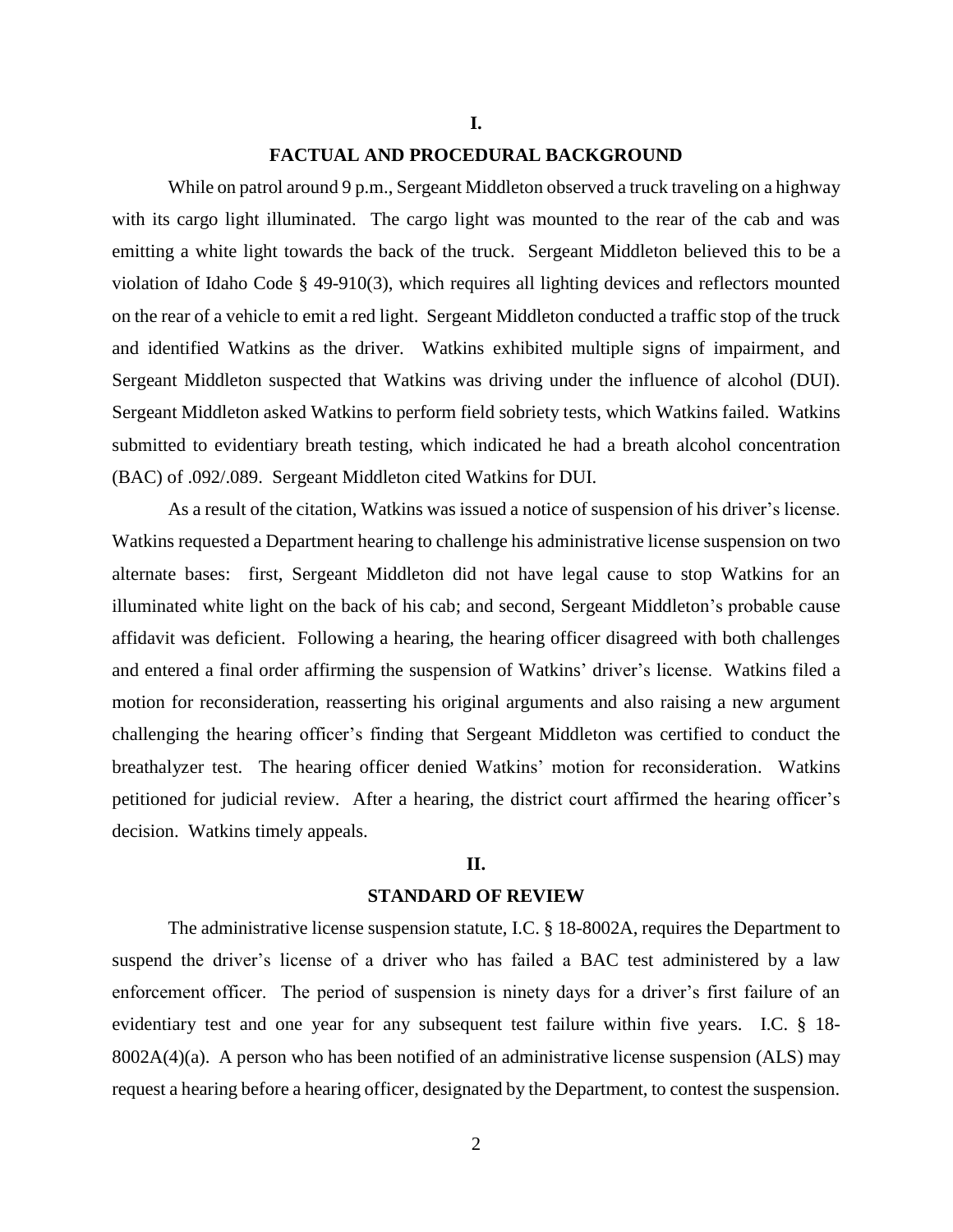I.C. § 18-8002A(7); *Kane v. Idaho Transp. Dep't*, 139 Idaho 586, 588, 83 P.3d 130, 132 (Ct. App. 2003). The burden of proof at an ALS hearing is on the individual challenging the license suspension. *Kane*, 139 Idaho at 590, 83 P.3d at 134. The hearing officer must uphold the suspension unless he or she finds, by a preponderance of the evidence, that the driver has shown one of several grounds enumerated in I.C. § 18-8002A(7) for vacating the suspension.

An administrative hearing officer's decision is subject to challenge through a petition for judicial review. I.C. § 18-8002A(8). The Idaho Administrative Procedures Act (IDAPA) governs judicial review of the Department's decisions to deny, cancel, suspend, disqualify, revoke, or restrict a person's driver's license. *Archer v. Idaho Transp. Dep't*, 145 Idaho 617, 619, 181 P.3d 543, 545 (Ct. App. 2008). In an appeal from the decision of the district court acting in its appellate capacity under IDAPA, this Court reviews the agency record independent of the district court's decision. *Marshall v. Idaho Transp. Dep't*, 137 Idaho 337, 340, 48 P.3d 666, 669 (Ct. App. 2002). This Court does not substitute its judgment for that of the agency as to the weight of the evidence presented. I.C. § 67-5279(1); *Marshall*, 137 Idaho at 340, 48 P.3d at 669. Instead, this Court defers to the agency's findings of fact unless they are clearly erroneous*. Castaneda v. Brighton Corp.*, 130 Idaho 923, 926, 950 P.2d 1262, 1265 (1998); *Marshall*, 137 Idaho at 340, 48 P.3d at 669. In other words, the agency's factual determinations are binding on the reviewing court, even where there is conflicting evidence before the agency, so long as the determinations are supported by substantial and competent evidence in the record. *Urrutia v. Blaine Cnty., ex rel. Bd. of Comm'rs*, 134 Idaho 353, 357, 2 P.3d 738, 742 (2000); *Marshall*, 137 Idaho at 340, 48 P.3d at 669.

This Court may overturn an agency's decision where its findings, inferences, conclusions, or decisions: (a) violate statutory or constitutional provisions; (b) exceed the agency's statutory authority; (c) are made upon unlawful procedure; (d) are not supported by substantial evidence in the record; or (e) are arbitrary, capricious, or an abuse of discretion. I.C. § 67-5279(3). The party challenging the agency decision must demonstrate that the agency erred in a manner specified in I.C. § 67-5279(3) and that a substantial right of that party has been prejudiced. *Price v. Payette Cnty. Bd. of Cnty. Comm'rs*, 131 Idaho 426, 429, 958 P.2d 583, 586 (1998); *Marshall*, 137 Idaho at 340, 48 P.3d at 669.

The interpretation of a statute is an issue of law over which we exercise free review. *Aguilar v. Coonrod*, 151 Idaho 642, 649-50, 262 P.3d 671, 678-79 (2011). Such interpretation must begin with the literal words of the statute; those words must be given their plain, usual, and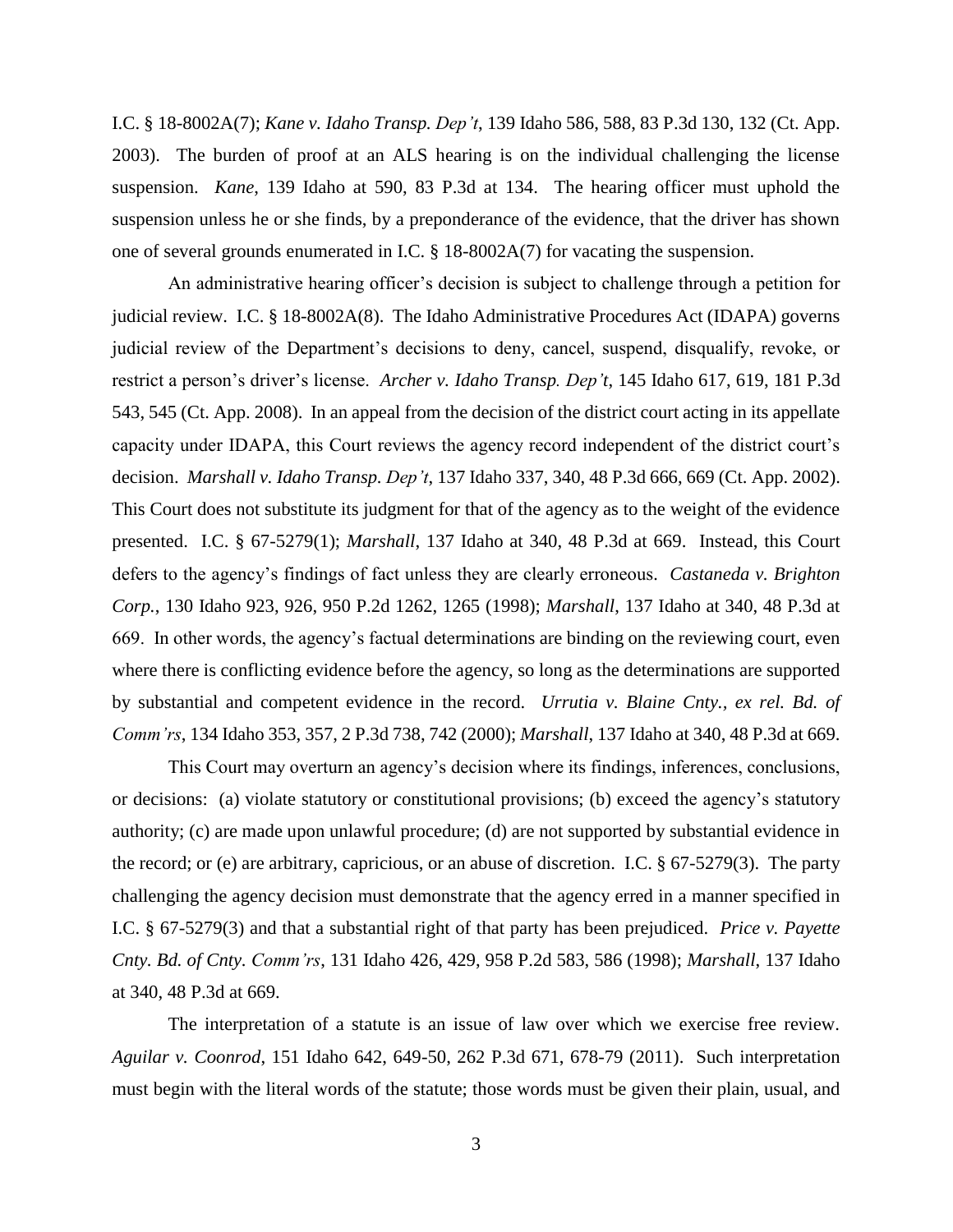ordinary meaning; and the statute must be construed as a whole. *Verska v. Saint Alphonsus Reg'l Med. Ctr.*, 151 Idaho 889, 893, 265 P.3d 502, 506 (2011)*.* It is well established that where statutory language is unambiguous, legislative history and other extrinsic evidence should not be consulted for the purpose of altering the clearly expressed intent of the legislature. *Id.* Only where a statute is capable of more than one conflicting construction is it said to be ambiguous and invoke the rules of statutory construction. *L & W Supply Corp. v. Chartrand Family Trust*, 136 Idaho 738, 743, 40 P.3d 96, 101 (2002). If it is necessary for this Court to interpret a statute because an ambiguity exists, then this Court will attempt to ascertain legislative intent and, in construing the statute, may examine the language used, the reasonableness of the proposed interpretations, and the policy behind the statute. *Kelso & Irwin, P.A. v. State Ins. Fund*, 134 Idaho 130, 134, 997 P.2d 591, 595 (2000). Where the language of a statute is ambiguous, constructions that lead to absurd or unreasonably harsh results are disfavored. *See Jasso v. Camas Cnty.*, 151 Idaho 790, 798, 264 P.3d 897, 905 (2011).

# **III.**

## **ANALYSIS**

Watkins alleges the district court erred in affirming the hearing officer's order affirming the suspension of his driver's license because: (1) Sergeant Middleton did not have reasonable suspicion to stop Watkins; (2) Sergeant Middleton's probable cause affidavit was fatally deficient; and (3) the hearing officer improperly took official notice of Sergeant Middleton's breathalyzer certification. In response, the State argues the district court did not err.

Although a driver may challenge an ALS, the hearing officer must uphold the suspension unless he or she finds, by a preponderance of the evidence, that the driver has shown:

(a) The peace officer did not have legal cause to stop the person; or

(b) The officer did not have legal cause to believe the person had been driving or was in actual physical control of a vehicle while under the influence of alcohol, drugs or other intoxicating substances in violation of the provisions of section 18- 8004, 18-8004C or 18-8006, Idaho Code; or

(c) The test results did not show an alcohol concentration or the presence of drugs or other intoxicating substances in violation of section 18-8004, 18-8004C or 18- 8006, Idaho Code; or

(d) The tests for alcohol concentration, drugs or other intoxicating substances administered at the direction of the peace officer were not conducted in accordance with the requirements of section 18-8004(4), Idaho Code, or the testing equipment was not functioning properly when the test was administered; or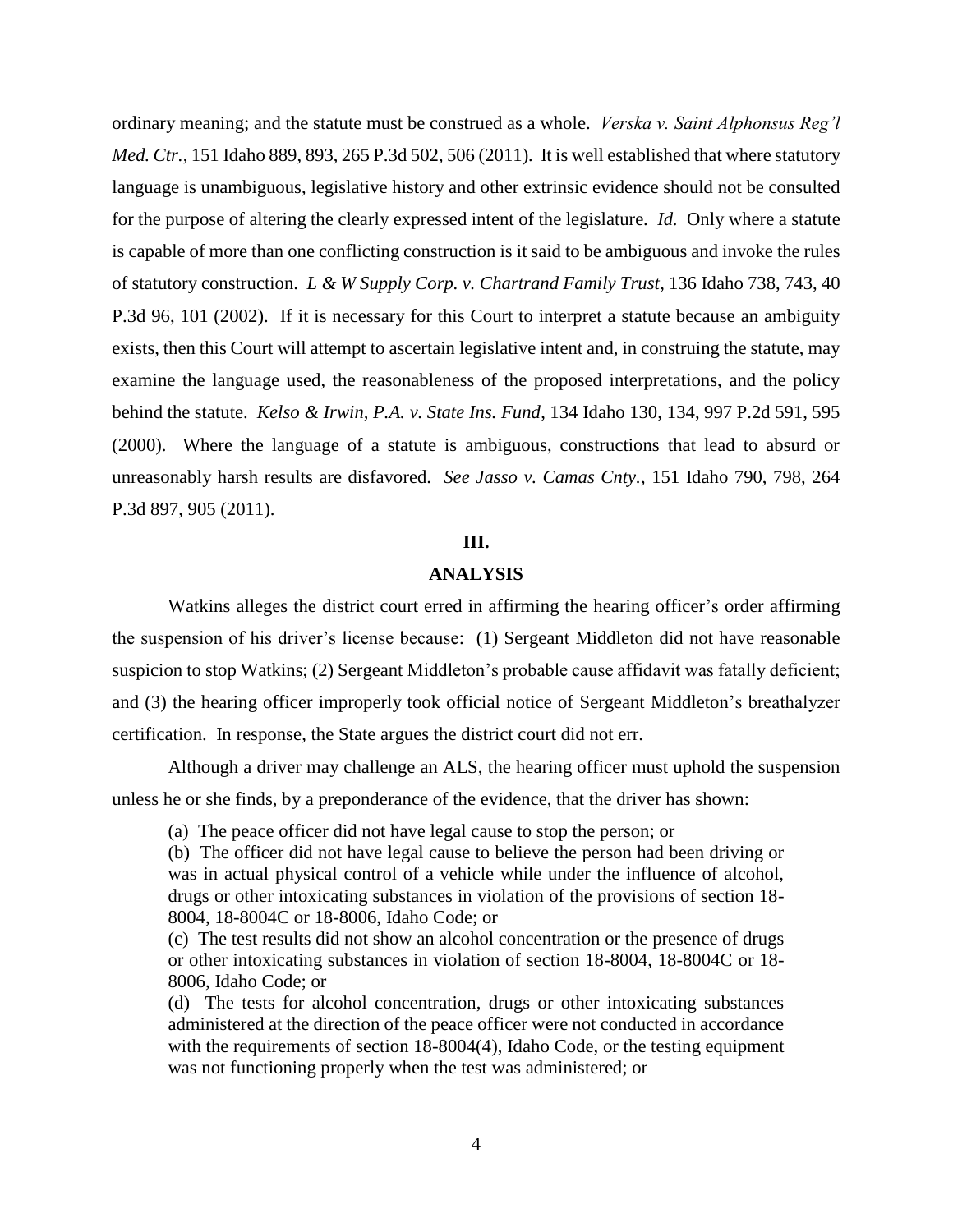(e) The person was not informed of the consequences of submitting to evidentiary testing as required in subsection (2) of this section.

# I.C. § 18-8002A(7).

# **A. Sergeant Middleton Had Reasonable Suspicion That Watkins Violated I.C. § 49- 910(3)**

Watkins alleges that his license suspension should be vacated because Sergeant Middleton did not have reasonable suspicion to conduct the traffic stop. First, Watkins argues that I.C. § 49- 910 "is strictly an equipment statute" and because all of his equipment was working, he did not violate the statute.<sup>1</sup> Second, Watkins argues that because the white cargo light was on the rear of the cab instead of the truck's tailgate area, the light was not mounted on the rear of the vehicle and, thus, did not violate the statute.

A traffic stop by an officer constitutes a seizure of the vehicle's occupants and implicates the Fourth Amendment's prohibition against unreasonable searches and seizures. *Delaware v. Prouse*, 440 U.S. 648, 653 (1979); *State v. Atkinson*, 128 Idaho 559, 561, 916 P.2d 1284, 1286 (Ct. App. 1996). Under the Fourth Amendment, an officer may stop a vehicle to investigate possible criminal behavior if there is a reasonable and articulable suspicion that the vehicle is being driven contrary to traffic laws. *United States v. Cortez*, 449 U.S. 411, 417 (1981); *State v. Flowers*, 131 Idaho 205, 208, 953 P.2d 645, 648 (Ct. App. 1998). The reasonableness of the suspicion must be evaluated upon the totality of the circumstances at the time of the stop. *State v. Ferreira*, 133 Idaho 474, 483, 988 P.2d 700, 709 (Ct. App. 1999). The reasonable suspicion standard requires less than probable cause but more than mere speculation or instinct on the part of the officer. *Id*. An officer may draw reasonable inferences from the facts in his or her possession, and those inferences may be drawn from the officer's experience and law enforcement training. *State v. Montague*, 114 Idaho 319, 321, 756 P.2d 1083, 1085 (Ct. App. 1988).

Idaho Code § 49-910(3) provides:

 $\overline{a}$ 

(3) All lighting devices and reflectors mounted on the rear of any vehicle shall display or reflect a red color, except the stoplight or other signal device, which may be red, amber, or yellow, and except that the light illuminating the license plate shall be white and the light emitted by a back-up lamp may be white, amber, or red.

<sup>1</sup> It should be noted that while Sergeant Middleton conducted the traffic stop because he believed that a potential violation of Idaho Code § 49-910(3) provided reasonable suspicion, he did not cite Watkins for violating the statute.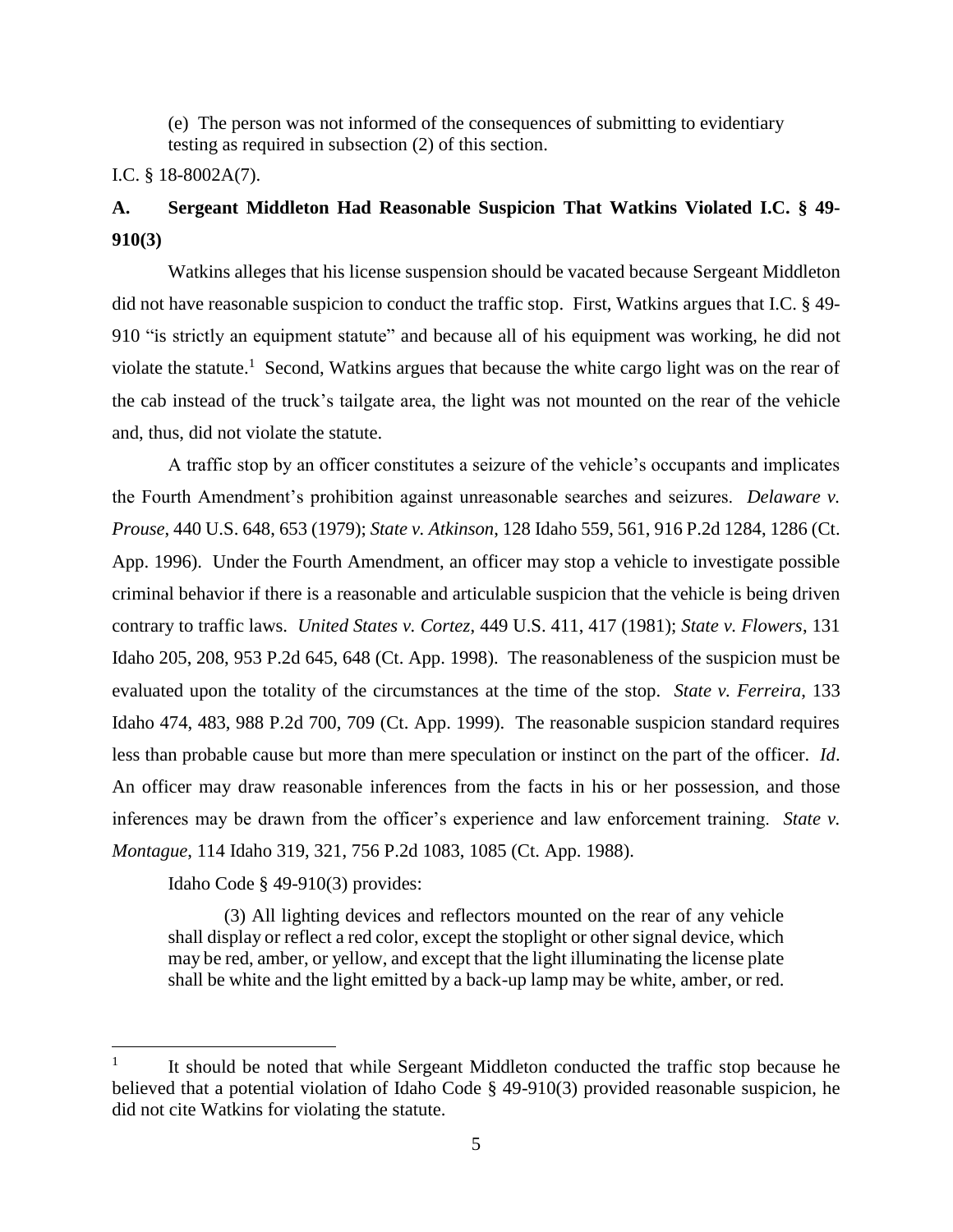As to Watkins' first argument, a similar argument was made and rejected by this Court in *State v. Patterson*, 140 Idaho 612, 614-15, 97 P.3d 479, 481-82 (Ct. App. 2004) (holding that officer had reasonable suspicion to conduct traffic stop when driver's taillights were emitting red light, in accordance with statute, but also white light, in violation of statute). Moreover, as discussed in *Patterson*, I.C. § 49-902(1) provides:

It shall be unlawful for any person to drive, or move, or for the owner to cause or knowingly permit to be driven or moved on any highway any vehicle or combination of vehicles which is in an unsafe condition as to endanger any person, or which does not contain those parts or is not at all times equipped with the lamps and other requirements in proper condition and adjustment, as required by the provisions of this chapter, or which is equipped in any manner in violation of the provisions of this chapter.

Pursuant to this statute, if Watkins drove a truck which did not comply with the vehicle equipment requirements of I.C. § 49-910(3), then he was driving a vehicle equipped in a manner in violation of the provisions of I.C. § 49-902(1), which would provide a reasonable suspicion for the traffic stop. Thus, we must consider whether by driving his truck with the cargo light illuminated, Watkins violated I.C. § 49-910(3).

Idaho Code § 49-910 regulates the color of vehicle clearance lamps, side marker lamps, and reflectors and subsection (3) requires, with limited exceptions not relevant here, that "all lighting devices and reflectors mounted on the rear of any vehicle shall display or reflect a red color." However, because the statute does not define the word "rear," we are left to consider whether, as Watkins argues, the statutory language "rear of any vehicle" refers to only the extreme rear end of a vehicle, such that the rear of a truck is confined only to the area encompassing the tailgate and back bumper.

Rear is a directional term, referencing the back part of something. As applied to the body of a vehicle, the plain, usual, and ordinary meaning of the "rear of any vehicle" is the part of something located opposite the front or the space or position at the back. Here, the back of the cab is the rear or back of the vehicle's body; it is the part opposite the front of the vehicle. The fact that the tailgate is separated from the back of the cab by a truck bed does not change whether the back of the cab meets the statutory definition of the rear of the vehicle. Thus, the back of a truck's cab is part of the rear of the vehicle, and lights mounted on it emitting a light facing the rear must display or reflect a red color, with the limited exceptions provided for in the statute.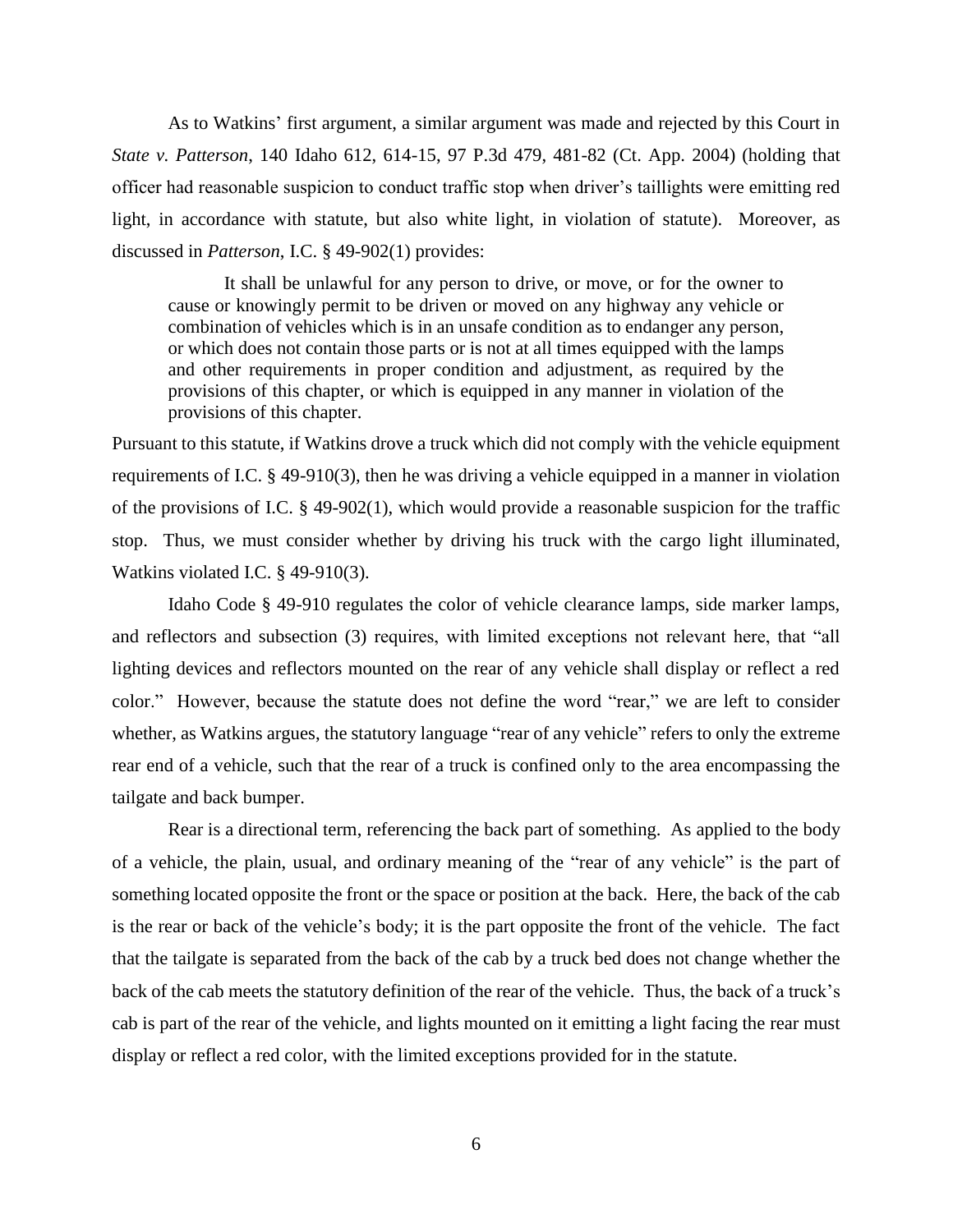This is consistent with and reinforced by other statutory provisions within the chapter regulating motor vehicle equipment. For example, the statutory scheme uses the phrase "extreme rear end" when it wished to regulate the lights on loads that project past the body of a vehicle:

Whenever the load upon any vehicle extends to the rear four (4) feet or more beyond the bed or body of the vehicle, there shall be displayed at the extreme rear end of the load, at the times specified in section 49-903, Idaho Code, a red light or lantern plainly visible from a distance of at least five hundred (500) feet to the sides and rear. The red light or lantern required under this section shall be in addition to the red rear light required upon every vehicle.

#### I.C. § 49-913.

Moreover, based on the plain language and when reviewing the motor vehicle equipment statutes as a whole, the statutory scheme requires that rear lights and reflectors that emit illumination to the rear of the vehicle display a red color. *See* I.C. § 49-906(1) ("Every motor vehicle, trailer, semitrailer, and pole trailer . . . shall be equipped with at least one (1) tail lamp mounted on the rear, which when lighted as required, shall emit a red light plainly visible from a distance of five hundred (500) feet to the rear."); I.C. § 49-907(1) ("Every motor vehicle sold and operated upon a highway, other than a truck tractor, shall carry on the rear, either as a part of the tail lamps or separately, two (2) red reflectors."); I.C. § 49-910(2) ("Rear clearance lamps and marker lamps and reflectors mounted on the rear or on the sides near the rear of a vehicle shall display or reflect a red color."); I.C. § 49-911(1) ("Reflectors required to be mounted on the sides of the vehicle shall reflect the required color light to the sides, and those mounted on the rear shall reflect a red color to the rear."); I.C. § 49-914(2) (when a vehicle is stopped or parked upon a highway without sufficient light to reveal persons or objects within 500 feet, "at least one (1) lamp shall display a white or amber light visible from a distance of five hundred (500) feet to the front of the vehicle, and . . . a red light visible from the same distance to the rear"); and I.C. § 49-919(1) (stop lamps "on the rear of the vehicle which shall display a red or amber light . . . visible from a distance of not less than one hundred (100) feet to the rear"). In the limited scenarios where the statutory scheme permits a light to emit a color other than red to the rear of a vehicle, the statute requires that white lights emit light to the front, not the rear of the vehicle. *See* I.C. § 49-920(4).

Similarly, the statutory section as a whole limits the potential risk for any white lights that are permissibly mounted elsewhere on the vehicle to emit glare that may impact other drivers or emit white light to oncoming traffic for a sustained period. *See* I.C. § 49-914(3) ("Any lighted head lamps upon a parked vehicle shall be depressed or dimmed."); I.C. § 49-919(3) ("No stop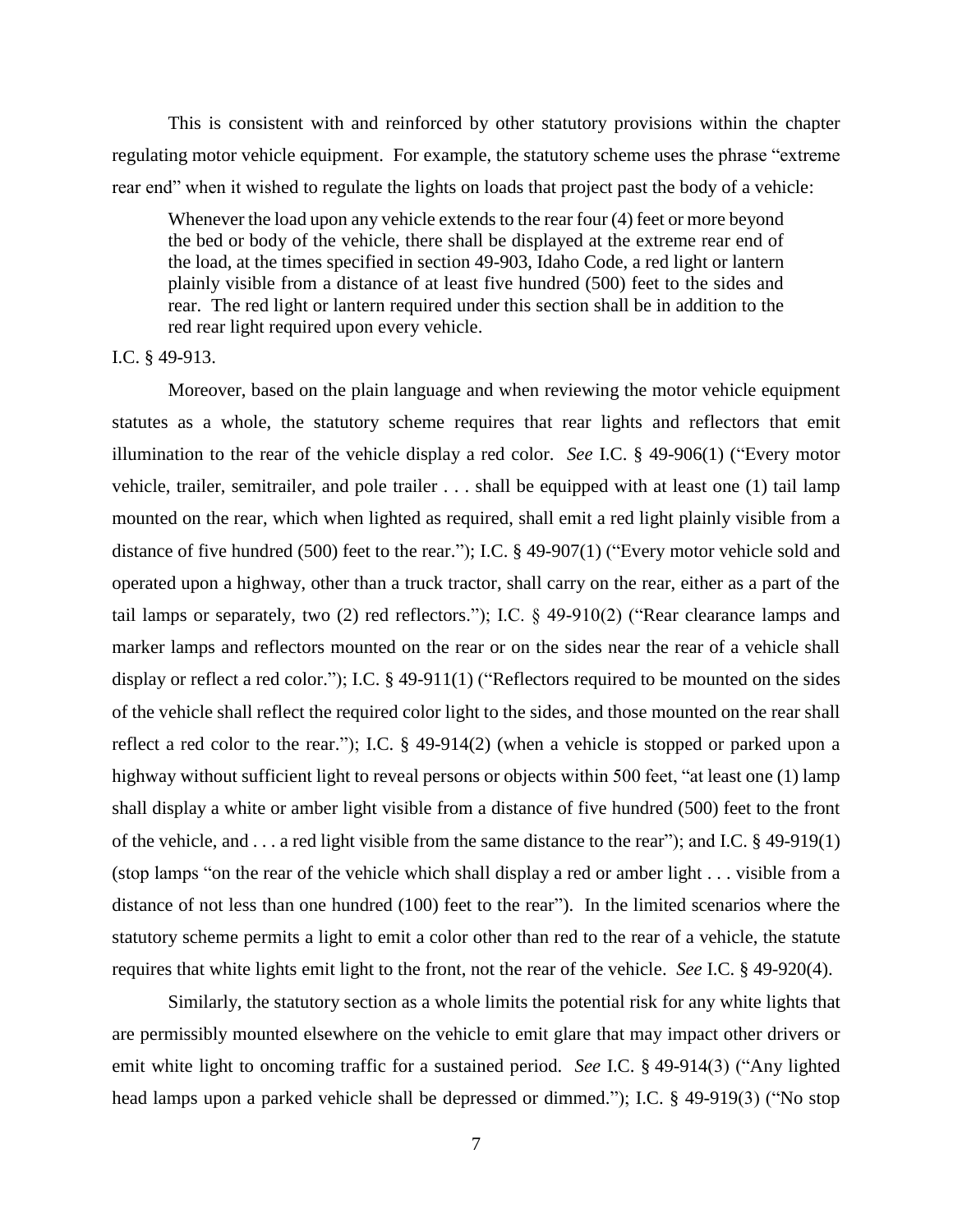lamp or signal lamp or device shall project a glaring light."); I.C. § 49-920(2) (vehicles "may be equipped with not more than one (1) running-board courtesy lamp on each side which shall emit a white or amber light without glare"); I.C. § 49-920(3) (vehicles "may be equipped with not more than two (2) back-up lamps either separately or in combination with other lamps, but any back-up lamp shall not be lighted when the motor vehicle is in forward motion"); and I.C. § 49-923(2) ("Whenever a driver of a vehicle approaches an oncoming vehicle within five hundred (500) feet, the driver shall use a distribution of light, or composite beam, so aimed that the glaring rays are not projected into the eyes of the oncoming driver."). Likewise, the statutory scheme limits the potential risk for any red light to emit towards the front of the vehicle. I.C. § 49-928(2) (with expressly authorized exceptions, "[n]o person shall drive or move any vehicle or equipment upon any highway with any lamp or device displaying a red light visible from directly in front of the center of the vehicle or equipment").

As a whole, the statutory section regulates lighting schemes both for the safety of other drivers and the predictability of vehicle movement when lighting is necessary. For example, we previously found a violation of I.C. § 49-910(3) when a vehicle's taillights emitted both a white and red light. *Patterson*, 140 Idaho at 615, 97 P.3d at 482. Therein we noted that the motor vehicle statutes "cannot be read to require taillights to emit red light but then also allow taillights to emit a light of any other color of a driver's choosing. If that were the case, there would be little or no conformity so that drivers could predict the motion of other vehicles." *Id*.

Under this principle, driving with white cargo lights mounted on the rear of a cab and emitting a white rear facing light, when all other rear facing lights must be red, reduces the conformity of vehicles and concomitantly reduces predictability for other drivers. Indeed, even at the hearing before the district court, Watkins conceded that driving with a cargo light illuminated was "potentially a safety issue" and "could cause confusion" for other drivers. Watkins' cargo light was mounted on the rear of his truck, therefore, I.C. § 49-910(3) requires that it emit red light while Watkins was driving.<sup>2</sup> Because Watkins' cargo light displayed a white light while he was driving, Sergeant Middleton had reasonable suspicion to conduct a traffic stop for violation of I.C.  $§$  49-910(3).

 $\overline{2}$ <sup>2</sup> Photographs in the record indicate that Watkins' cargo light had the option to display only a red light, in conformance to the statute. The additional illumination of the white light appears to be controlled from a panel inside the vehicle.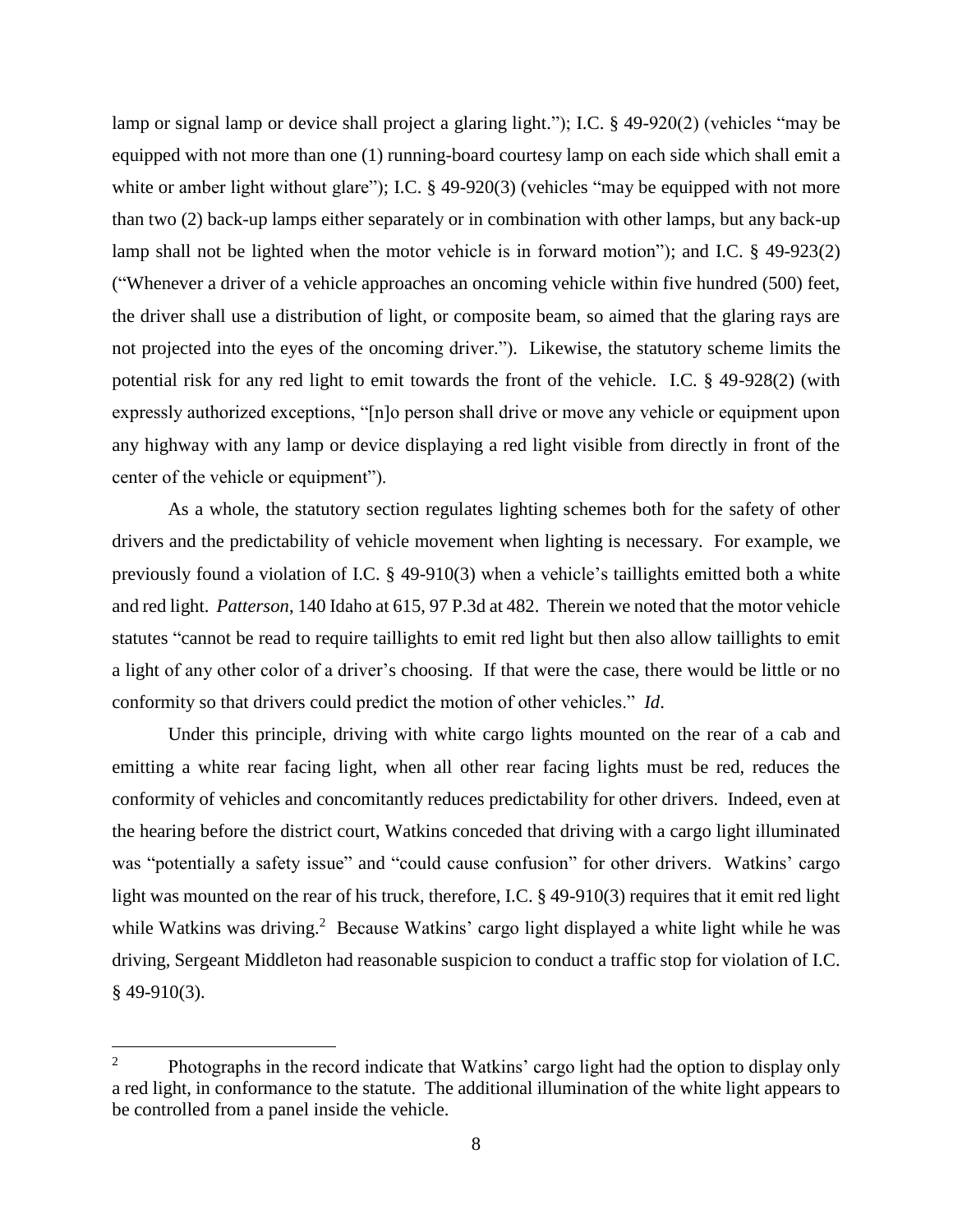**B. The Technical Flaws in the Probable Cause Affidavit Do Not Provide Grounds to Vacate Watkins' Driver's License Suspension** 

Watkins alleges Sergeant Middleton's probable cause affidavit did not qualify as a sworn statement as required by I.C. § 18-8002A because it contained known false statements, specifically that Sergeant Middleton did not include his certification as a breath test operator, left the section for the breathalyzer results blank, and incorrectly indicated that Watkins had refused the breathalyzer test.

While I.C. § 18-8002A(7) provides five statutory grounds for which a hearing officer may reverse the suspension of an individual's driver's license, none allow for the officer to vacate a driver's license suspension because of technical irregularities in the documents submitted to the Department. This Court has consistently held that technical flaws in the documentation submitted to the Department do not provide grounds to set aside a driver's license suspension. *See Idaho Transp. Dep't v. Kalani-Keegan*, 155 Idaho 297, 306, 311 P.3d 309, 318 (Ct. App. 2013) (holding "a perceived irregularity in the documentation does not appear as a ground for vacating a suspension"); *Kane*, 139 Idaho at 590, 83 P.3d at 134 (holding hearing officer is not authorized to vacate suspension based upon technical flaws in documents delivered to Department); *see also Atwood v. Idaho Transp. Dep't*, 155 Idaho 884, 887, 318 P.3d 653, 656 (Ct. App. 2014) (holding "[t]he burden of proof at an ALS hearing is on the individual requesting the hearing, and that burden is not satisfied merely by showing that the documents received by [the Department] are inadequate").

Watkins argues that our holdings in *Atwood*, *Kalani-Keegan*, and *Kane* should not apply to the facts in this case. First, Watkins contends in contrast to those cases, the errors in Sergeant Middleton's probable cause affidavit are more than individual technical mistakes, such that they make the document as a whole factually unreliable. We are not persuaded. A review of the errors in the affidavit shows that they were technical mistakes. Although a brief section of the affidavit labeled "D.U.I. NOTES" did not include Sergeant Middleton's certification number as a breath test operator or the breathalyzer results and indicated that Watkins refused evidentiary breath testing, these errors are in stark contrast to the majority of information in the affidavit. In his narrative portion of the probable cause affidavit, Sergeant Middleton describes in detail that Watkins participated in breathalyzer testing. Specifically, Sergeant Middleton detailed that Watkins participated in the required deprivation period prior to the test, was read the administrative license suspension form before the test, provided two breath samples on the Lifeloc FC20BT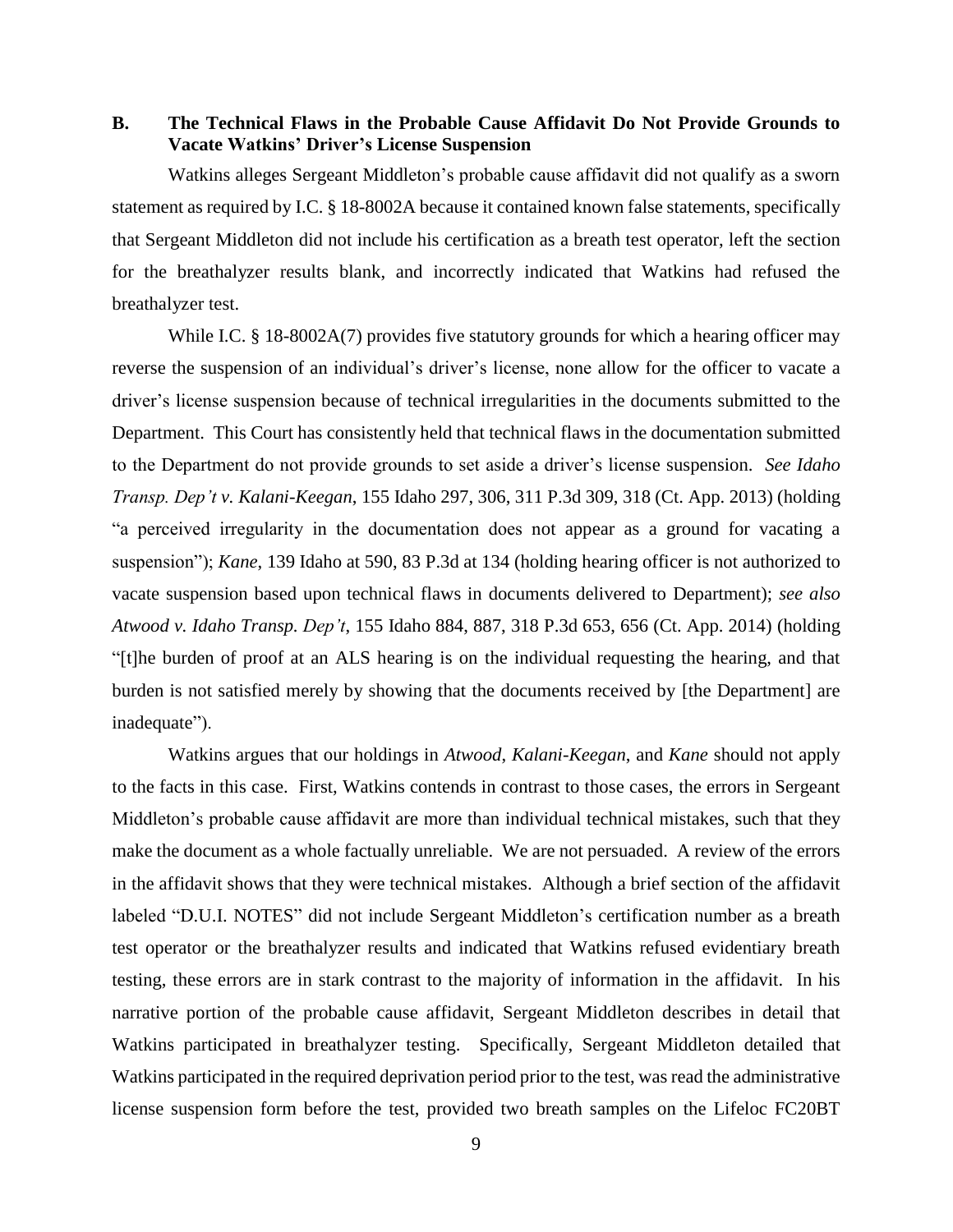machine, and failed the test by blowing a BAC of .092/.089. Sergeant Middleton concluded his narrative by stating that Watkins was cooperative and attempted to complete all tasks and tests offered. Further, all other accompanying documentation, including Sergeant Middleton's alcohol influence report and DUI citation, indicate that Watkins took and failed breathalyzer testing. Therefore, when the affidavit is viewed in its totality along with all relevant accompanying documentation, it is evident that the error in the "D.U.I. NOTES" section of the affidavit was a technical mistake that does not undermine the reliability of the document.

Second, to the extent that the errors in the probable cause affidavit are technical mistakes, Watkins argues that we should overturn our prior precedent and hold that such mistakes provide grounds to vacate a driver's license suspension. Stare decisis dictates that we follow controlling precedent, unless it is manifestly wrong, unless it has proven over time to be unjust or unwise, or unless overturning it is necessary to vindicate plain, obvious principles of law and remedy continued injustice. *State v. Bradshaw*, 155 Idaho 437, 439, 313 P.3d 765, 767 (Ct. App. 2013). We do not find that our holdings in *Atwood*, *Kalani-Keegan*, and *Kane* meet these principles, and as such, we decline to overturn them. Therefore, as previously articulated, a hearing officer is not authorized to vacate an administrative license suspension based upon technical flaws in documents delivered to the Department.

Watkins had the burden to present evidence affirmatively showing one or more of the grounds for relief enumerated in I.C. § 18-8002A(7). This burden is not met by merely showing that documents in the hands of the Department are inadequate or inadmissible to reveal whether legal cause existed or whether the test was conducted properly. *Kane*, 139 Idaho at 590, 83 P.3d at 134. Accordingly, Watkins' challenge to his driver's license suspension, based upon the technical errors in Sergeant Middleton's probable cause affidavit, is insufficient to meet this burden and consequently, is insufficient to set aside the license suspension.

# **C. Watkins Did Not Meet His Burden in the ALS Hearing by Presenting Evidence That Sergeant Middleton Was Not Certified to Operate the Breathalyzer Test**

Watkins alleges the hearing officer erred in finding that Sergeant Middleton was certified to administer the breathalyzer test. Specifically, Watkins argues the hearing officer exceeded his authority by reviewing Sergeant Middleton's breathalyzer certification on the Idaho State Police website, when the certification was not placed into evidence during the hearing. Watkins argues that without evidence of Sergeant Middleton's certification, the hearing officer erroneously found that Sergeant Middleton was certified to administer the breathalyzer test.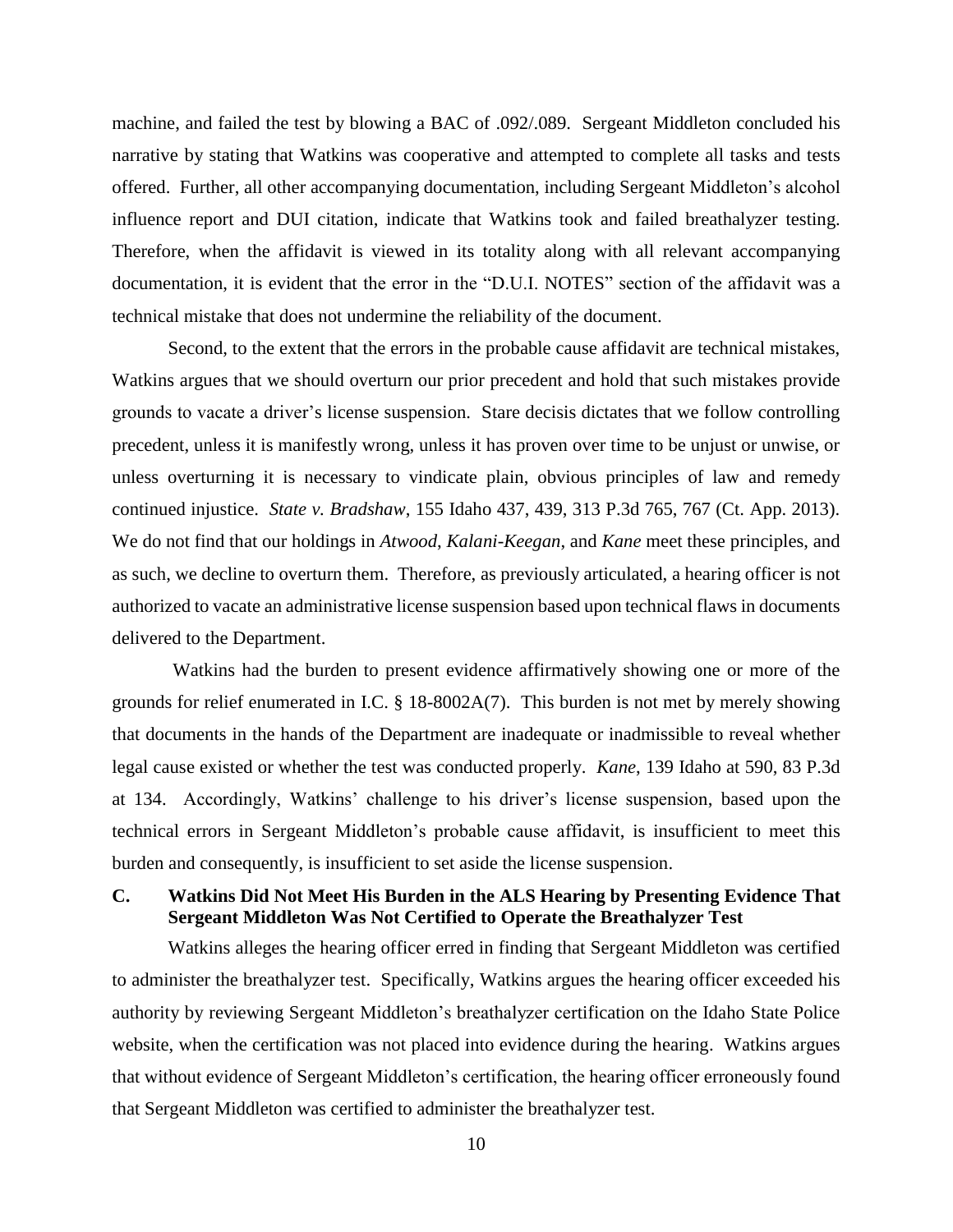Watkins' argument misunderstands his burden of proof at the administrative hearing. While the failure of an officer to be properly certified to conduct a breathalyzer test may be grounds to vacate a driver's license suspension pursuant to I.C.  $\S$  18-8002A(7)(d), "[i]nitially, the burden of proof is on the driver to show by a preponderance of the evidence that the officer was not properly certified to operate the breath testing instrument." *Masterson v. Idaho Transp Dep't.*, 150 Idaho 126, 129, 244 P.3d 625, 628 (Ct. App. 2010). After the driver makes such a showing, the burden shifts to the State to rebut the driver's evidence showing lack of certification on the particular instrument used. *Id.*

Here, Watkins did not meet his burden to challenge Sergeant Middleton's breathalyzer certification. Watkins did not challenge Sergeant Middleton's certification in his ALS hearing petition, and the district court found that Watkins did not argue, let alone present evidence, that Sergeant Middleton was not certified to operate the breathalyzer machine in his ALS hearing. Specifically, the district court found that Watkins did not present at the administrative hearing any evidence that Sergeant Middleton was not certified to administer his breath tests. Instead, the district court found Watkins argued (in contrast to the established burden of proof) that because the Department did not present evidence showing that Sergeant Middleton was certified, Watkins license suspension must be vacated. Watkins neither challenges the district court's findings in this regard nor provides a transcript of the ALS hearing on which we could review these findings. It is the responsibility of the appellant to provide a sufficient record to substantiate his or her claims on appeal. *Powell v. Sellers*, 130 Idaho 122, 127, 937 P.2d 434, 439 (Ct. App. 1997). In the absence of an adequate record on appeal to support the appellant's claims, we will not presume error. *Id*. Consequently, we accept these findings as true for the purposes of this appeal. *Id.*

Watkins also argues the fact that Sergeant Middleton did not include his breathalyzer certification number in the probable cause affidavit is evidence that he was not certified. However, this argument neither establishes that Watkins affirmatively presented this as evidence to support a challenge to Sergeant Middleton's certification in the ALS hearing, nor does it retroactively satisfy Watkins' burden of proof. Because Watkins failed to provide any affirmative evidence that Sergeant Middleton was not certified at the ALS hearing, the burden never shifted to the State to proffer evidence of Middleton's certification. Thus, whether the hearing officer erroneously relied upon the Idaho State Police website to access Sergeant Middleton's breathalyzer certification is irrelevant because Watkins did not meet his burden to show that Sergeant Middleton was not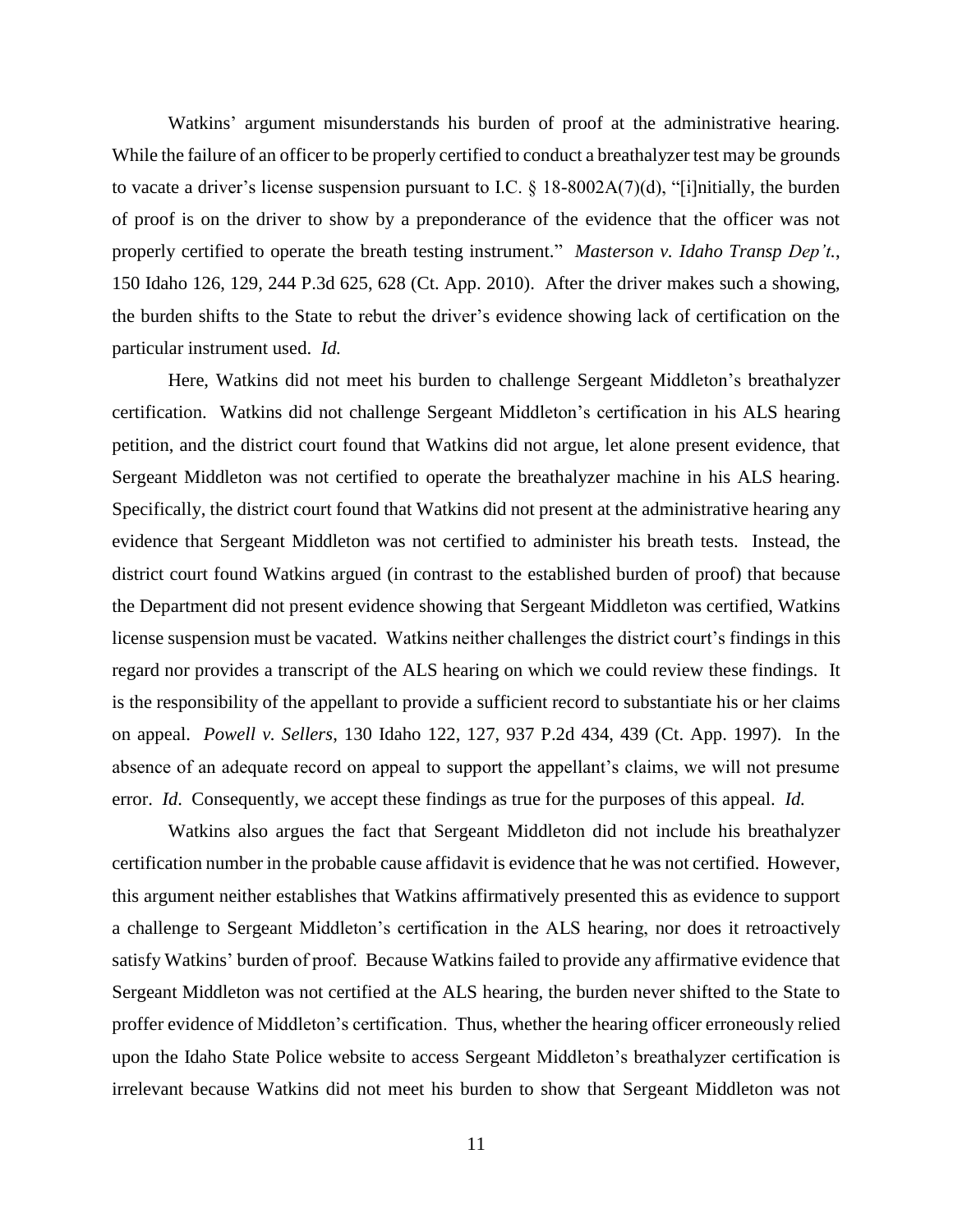certified. Accordingly, it was presumed that Sergeant Middleton was certified to operate the breathalyzer machine.

Further, Watkins' argument that the hearing officer erroneously relied on the Idaho State Police website to access Sergeant Middleton's breathalyzer certification is not persuasive. The notice of the hearing put Watkins on notice that it was his burden to establish, by a preponderance of the evidence, a ground to vacate his driver's license suspension and provided discovery information for the case. Specifically, the notice directed Watkins to a publically available website where he could obtain relevant officer certifications, stating:

Officer Certifications, Instrument Certifications, Certificates of Analysis/Approval, Dry Gas Performance Verification Vendors and Distributors with contact information, Breath Alcohol Reference Manuals, and Breath, Blood, and Urine Standard Operating Procedures, can be obtained through the Idaho State Police website: http://www.isp.idaho.gov/forensics/services/breath-alcohol.

As a result of this notice, Watkins could review Sergeant Middleton's certification status and, if appropriate, challenge that status.

At the hearing, the administrative hearing officer informed Watkins that it may take official notice of the Idaho State Police website as utilized for breath alcohol analysis.<sup>3</sup> Also, in its order sustaining Watkins' driver's license suspension, the hearing officer reiterated that he took official notice of the Idaho State Police manuals, the Standard Operating Procedure, and the Idaho State Police website for certification. Despite having notice of this publically available information, Watkins did not challenge Sergeant Middleton's breathalyzer certification at the ALS hearing (although he later did so through a motion to reconsider) and concedes that Sergeant Middleton was certified at the time he administered the breathalyzer test. That the hearing officer took official notice of Sergeant Middleton's certification status has no bearing on whether Watkins met his burden to affirmatively establish Sergeant Middleton was not certified in order to set aside the license suspension. Watkins did not (and cannot) meet this burden and, thus, we cannot say that the hearing officer's decision to take official notice of Sergeant Middleton's certification was erroneous.

 $\overline{a}$ 

<sup>&</sup>lt;sup>3</sup> Although the transcripts of the Administrative License Suspension hearing are not in the record, in its denial of Watkins' motion for reconsideration, the administrative hearing officer found that it informed Watkins that it may take official notice of the Idaho State Police website as utilized for breath alcohol analysis. Watkins did not challenge this finding in the district court or on appeal.